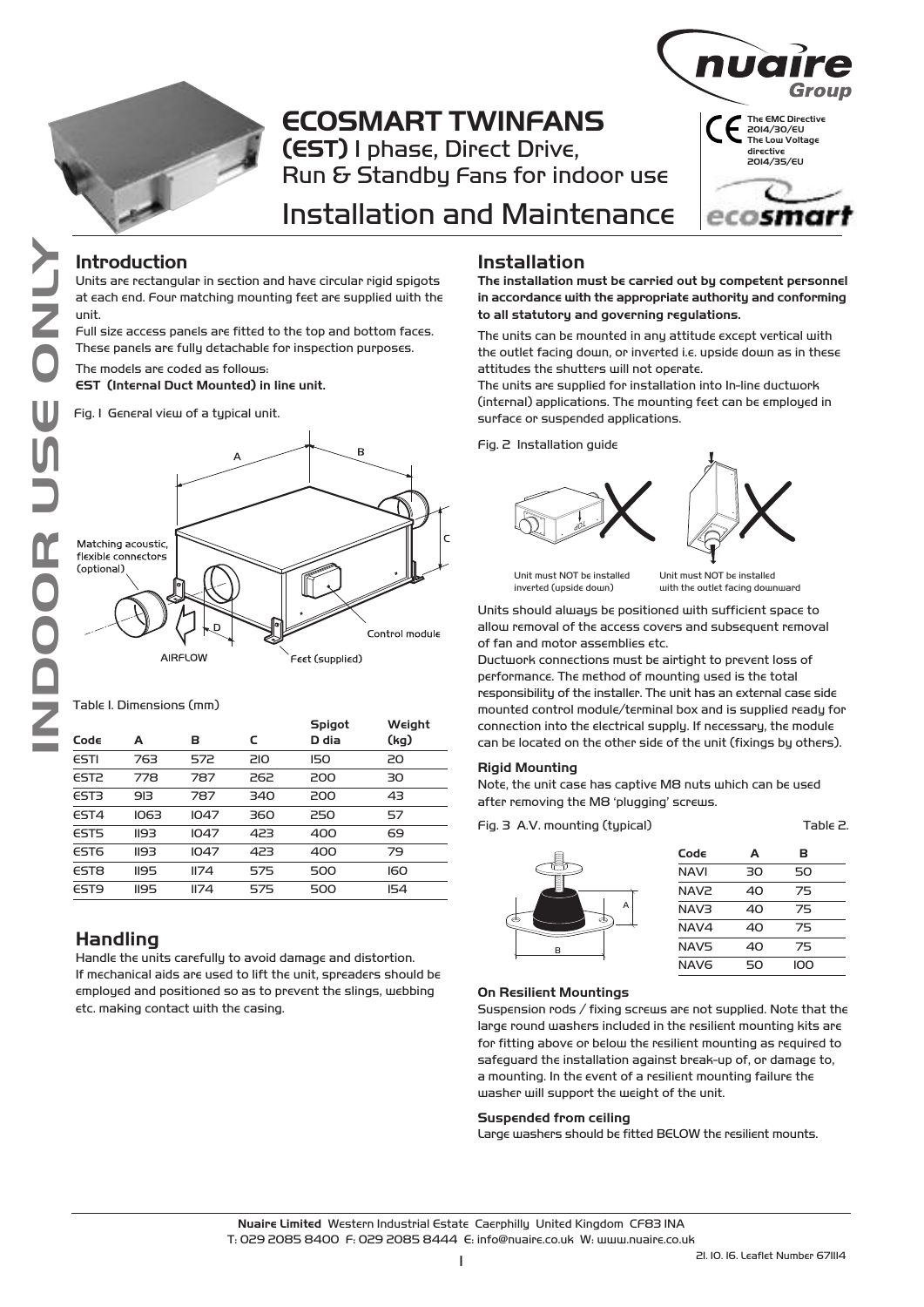### **Electrical Detail**

Because the run and start currents depend upon the duty and associated ductwork of an individual unit, run currents will be exceeded if the unit is operated with its cover removed. It is therefore recommended that the unit is not run for prolonged periods in this condition.

### **IMPORTANT**

**Isolation - Before commencing work make sure that the unit, switched live and Nuaire control are electrically isolated from the mains supply.** 

## **Testing after installation**

Ensure that the Fan unit and any specified controls are fitted securely according to the instructions.

Switch on the mains supply. push the test button to run each fan and check that they run satisfactorily.

If a switched live signal is used, activate this signal and check that the fan runs. De-activate the switched live signal and check the run-on-time; adjust if necessary.

Adjust the set point of any sensors and PIR; check that they function correctlu.

Adjust the maximum and minimum airflow (if required) by following the commissioning procedures.

#### **Motor Electrical Information** Table 3.

**230V single phase 50Hz only**

| Unit             | Fuse   |
|------------------|--------|
| Code             | rating |
| EST I            | 2A     |
| EST <sub>2</sub> | 2A     |
| EST <sub>3</sub> | 3.15A  |
| EST <sub>4</sub> | 3.15A  |
| EST <sub>5</sub> | 6A     |
| EST <sub>6</sub> | 8A     |
| EST <sub>8</sub> | IOA    |
| EST <sub>9</sub> | IOA    |

## **Wiring Connections**

Fig. 4 Control module connection details.



## **1.0 Connections**

#### **a) Control Connections** (see fig. 4).

**Net** - the 4 IDC plug-in connectors are provided for the connection of compatible sensors, manual controls and for linking the fans together under a common control. If more than 4 connections are required, junction box (product code ES-JB) should be used. **See 'd' Data Cable Installation.** 

**Switch Live (SL) terminal** - A signal of 100-230V a.c. will activate the fan.

Note that a signal from an isolating transformer will produce an unpredictable result and is not recommended.

### **b) Damper connections**

- **OP** 230V 50Hz 1A max supply to open the damper
- **CL** 230V 50Hz 1A max supply to close the damper
- **N** Neutral supply to damper
- **RET** 230V ac return signal from the damper limit switch to

indicate the damper has reached its operating position. If the return signal is not present, the fan will wait for 1 minute before starting.

**Note: If a damper is not fitted, connect a link wire from OP to RET. This will cancel the delay.**

#### **c) Volt Free Relay Contacts**

Note that the volt free contacts are not fused. If these are used to power any external equipment, the installer must provide adequate fusing or other protections.

These contacts are rated at 5A resistive, 0.5A inductive.

**Run connections** - These contacts are closed when the fan is running.

**Fault connections** - No fault = the contacts are closed. Fault = the contacts are opened (this includes no power supply at the unit).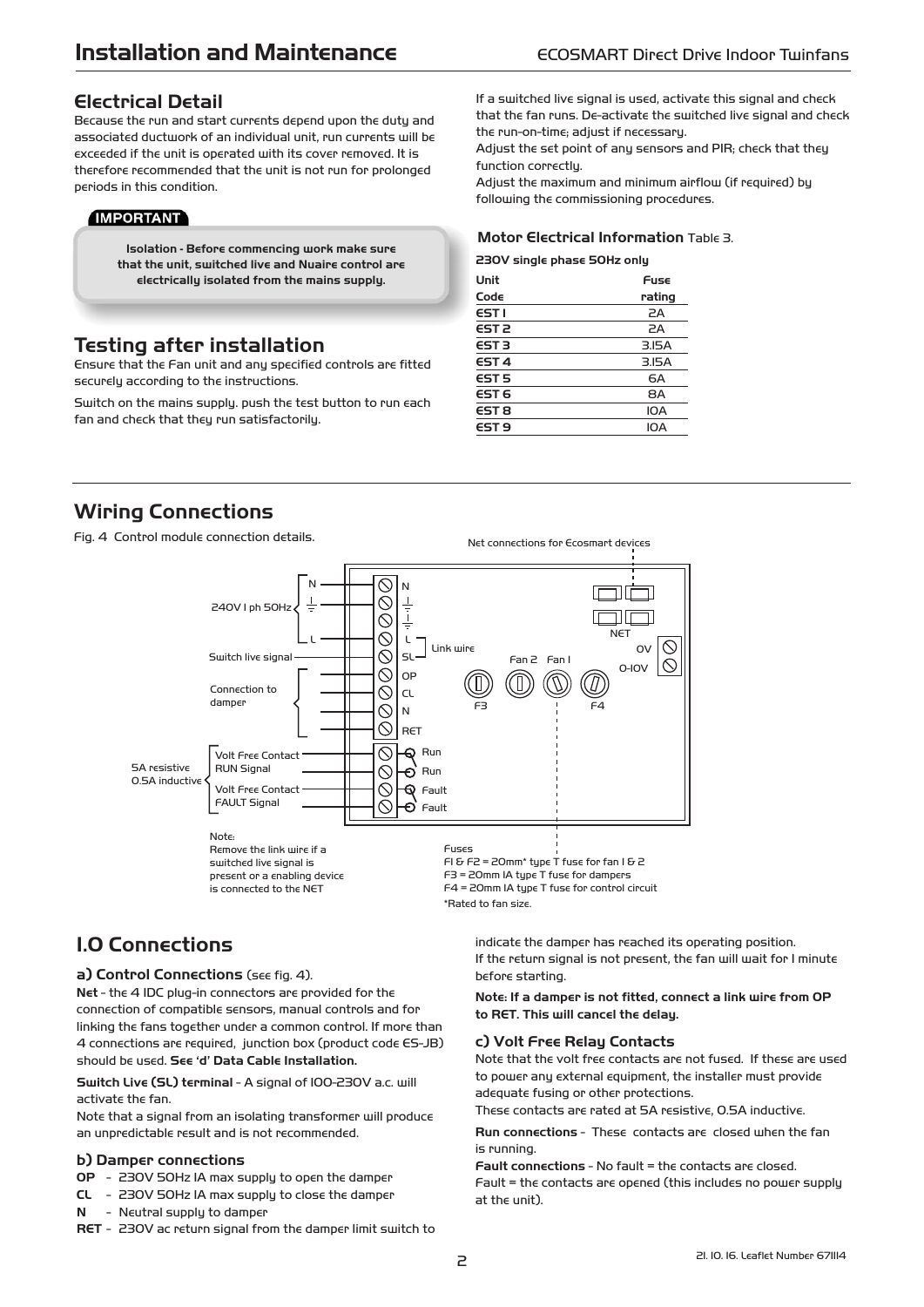### **d) Data Cable installation**

A 4-core SELV data cable is used to connect devices such as sensors to the fan and for interconnecting multiple fan units. **Do not run data cable in the same conduit as the mains cables** and ensure there is a 50mm separation between the data cable and other cables.

The maximum cable run between any two devices is 300m when it is installed in accordance with the instructions. Please note that the total data cable length used in any system must be less than 1000m. Keep the number of cable joints to a minimum to ensure the best data transmission efficiency between devices.

#### **e) Maximum number of devices**

The maximum number of devices (including fans) that can be connected together via the data cable is 32, irrespective of their functions.

Fig. 5 Commissioning panel details.



**NOTE: A Commissioning Procedure document (leaflet No. 671154) is available on request from the Nuaire Technical Library Tel: 02920 885911.**

## **2.0 Using the Test button** (see fig. 5).

The test button allows the individual blowers within the unit to be checked for its operation. If the fan is running already, press the button once to stop the fan, press again to switch on the standby fan, press again to stop and so on.

#### **Note that the fan will return to normal operation after 30 seconds.**

### **3.0 LED Indication** (see fig. 5).

**PWR** GREEN: Power on & OK. RED:Too much power is taken by peripherals or there is a short circuit in the net cable. Check the cable and use a junction box (ES-JB) to connect some of the peripherals. **Standby** LED on when fan is not running. **Fan 1** GREEN: Fan 1 is running, RED: Fan 1 faulty. **Fan 2** GREEN: Fan 2 is running, RED: Fan 2 faulty. **Heating\*** Not applicable. See note. **Cooling\*** Not applicable. See note. **Fault** LED on when a fault is present on unit. **Frost\*** Not applicable. See note. **Tx** LED on when the controller is transmitting data. **Rx** LED on when the controller is receiving data.

**\* Note that the control panel is common to all the Ecosmart products and will have indicators for functions that are not available in this particular fan. However these indicators will not be illuminated.**

## **4.0 BMS input signals**

The systems response to a 0-10V dc BMS signal is given in the following table. Note the BMS signal will override any sensors and user control connected in the system.

The voltage tolerance is +/\_ 125mV and is measured at the fans terminal.

|                    | <b>Ventilation mode</b> | Cooling mode* | Heating mode* |
|--------------------|-------------------------|---------------|---------------|
| Local control 0.00 |                         |               |               |
| OFF/trickle        | 0.25                    |               |               |
| Speed I            | 0.50                    | 0.75          | I.OO          |
| Speed 2            | 1.50                    | 1.75          | 2.00          |
| Speed 3            | 2.50                    | 2.75          | 3.00          |
| Speed 4            | 3.50                    | 3.75          | 4.00          |
| Speed 5            | 4.50                    | 4.75          | 5.00          |
| Speed 6            | 5.50                    | 5.75          | 6.00          |
| Speed 7            | 6.50                    | 6.75          | 7.00          |
| Speed 8            | 7.50                    | 7.75          | 8.00          |
| Speed 9            | 8.50                    | 8.75          | 9.00          |
| Speed IO           | 9.50                    | 9.75          | 10.00         |
|                    |                         |               |               |

**\* Only available on relevant unit**

### **5.0 Setting the airflow**

### **Setting the maximum air flow**

i) Ensure the power supply is switched off and that a link wire is connected from the supply L to the SL terminal. Unplug all items connected to the 'Net' connectors.

ii) Switch on the power supply.

**Note: Ensure unit cover is securely attached.** 

iii) Wait for the fan to complete its self-test operation.

iv) Remove the cover of the units external commissioning box. Measure the airflow using standard commissioning instruments at a suitable point in the ductwork. If adjustment is required, rotate the pot marked 'MAX' to obtain the desired airflow.

### **Setting the minimum trickle airflow (nominally 40%)**

i) Repeat the same procedure as for maximum airflow above but without the link wire between supply L and SL terminal. Ensure the trickle switch is in the 'ON' position. The adjustment must be made on the pot marked 'Min'.

ii) Note that the minimum setting (nominally 40%) must be below the maximum setting, otherwise minimum setting will be automatically set to be the same as the maximum. After setting the airflows, re-connect all the items disconnected previously. Ensure that the cover over the mains terminals is replaced and that the cover of the controls enclosure is securely fastened.

### **IMPORTANT**

**For good EMC engineering practice, any sensor cables or switched live cables should not be placed within 50mm of other cables or on the same metal cable tray as other cables.**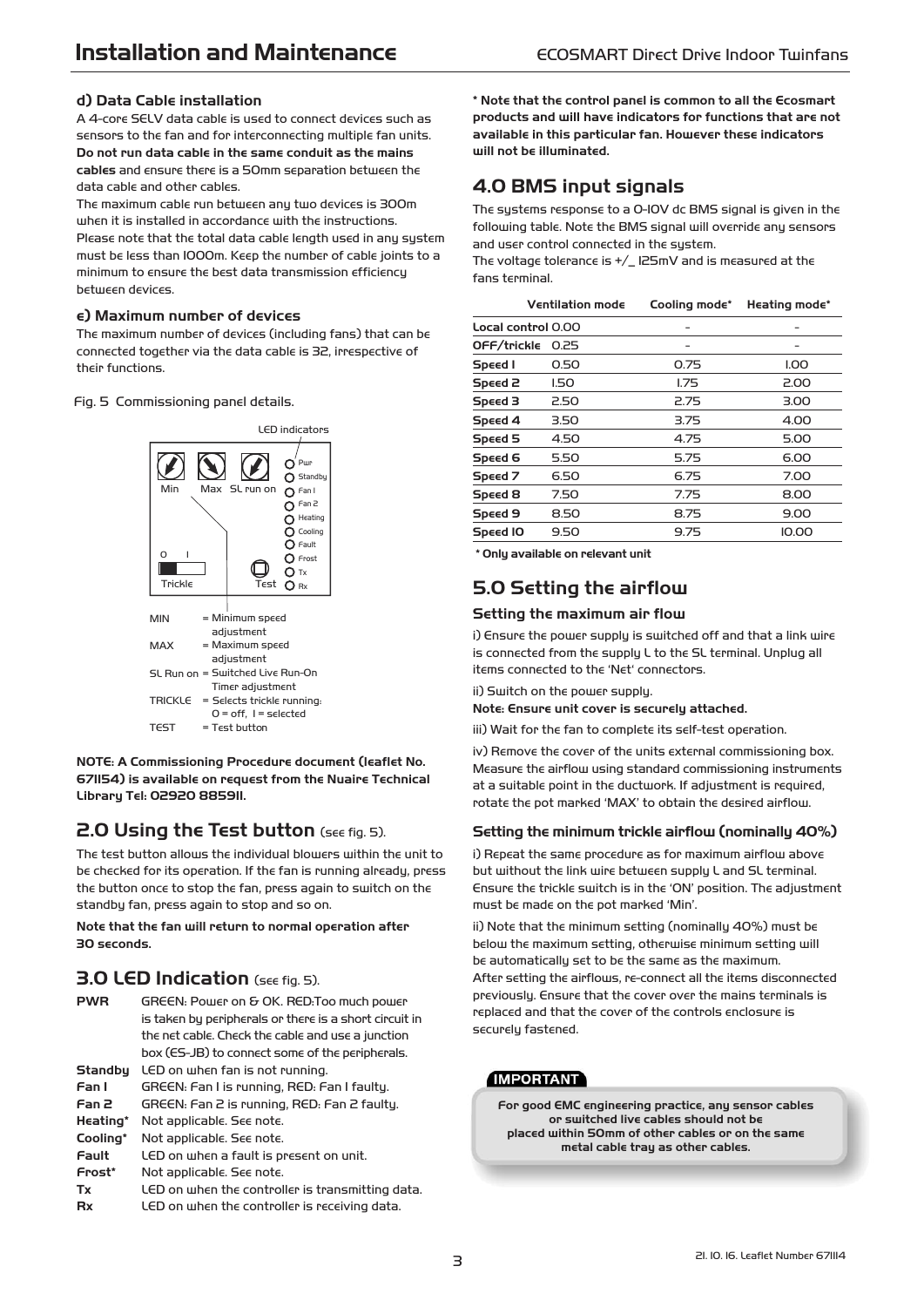### **IMPORTANT**

**Isolation - Before commencing work make sure that the unit, switched live and Nuaire control are electrically isolated from the mains supply.** 

### **Maintenance Intervals**

The first maintenance should be carried out three months after commissioning and thereafter at twelve monthly intervals. These intervals may need to be shortened if the unit is operating in adverse environmental conditions, or in heavily polluted air.

**Note: failure to maintain the unit as recommended will invalidate the warranty.**

## **Lubrication**

Motors are fitted with sealed for life bearings and do not require any lubrication.

### **General Cleaning and Inspection**

Clean and inspect the exterior of the fan unit and associated controls etc. Remove the access panel from the fan unit. Inspect and, if necessary, clean the fan and motor assemblies and the interior of the case. If the unit is heavily soiled it may be more convenient to remove the fan/motor assemblies. Check that the shutters are free to move smoothly and that they seal the appropriate fan outlet effectively.

Clean and inspect each fan and motor assembly as follows; taking care not to damage, distort or disturb the balance of the impeller.

- a) Lightly brush away dirt and dust, paying particular attention to any build up at the motor ventilating slots. If necessary, carefully remove with a blade or scraper.
- b) Stubborn dirt at the impeller may be carefully removed with a stiff nylon brush.
- c) Check all parts for security and general condition. Check that the impeller rotates freely.

Refit the assemblies to the unit (see Replacement of Parts) then replace the access covers.

If Nuaire controls and or remote indicators are fitted, remove the covers and carefully clean out the interiors as necessary. Check for damage.

Check security of components. Refit the access covers.

### **Replacement of Parts**

The only item of the fan units unit likely to require replacement are the fan/motor assemblies due to a failed motor or damaged impeller. In either eventuality the complete fan/ motor assembly must be removed from the unit case.

#### **Note: before commencing work, electrically isolate the fan unit and/or the associated Nuaire control, if fitted, from the mains supply.**

Remove the access cover. Disconnect the incoming wiring from the connection box (located on the fan scroll) on the particular fan/motor assembly to be removed. Support the weight of the fan/motor assembly and remove the mounting screws and washers. Lift the assembly out of the case.

After replacing the faulty item, refit the fan/motor assembly and re-connect the incoming wiring to the fan mounted connection box. Replace the access cover.

### **Spare Parts**

When ordering spares please quote the serial number of the unit together with the part number. If the part number is not known please give a full description of the part required. The serial number will be found on the identification plate attached to the unit casing.

### **Warranty**

The 5 year warranty starts from the day of delivery and includes parts and labour for the first year. The remaining period covers replacement parts only.

This warranty is void if the equipment is modified without authorisation, is incorrectly applied, misused, disassembled, or not installed, commissioned and maintained in accordance with the details contained in this manual and general good practice.

## After Sales Enquiries

For technical assistance or further product information, including spare parts and replacement components, please contact the After Sales Department.

### **Telephone 029 2085 8400**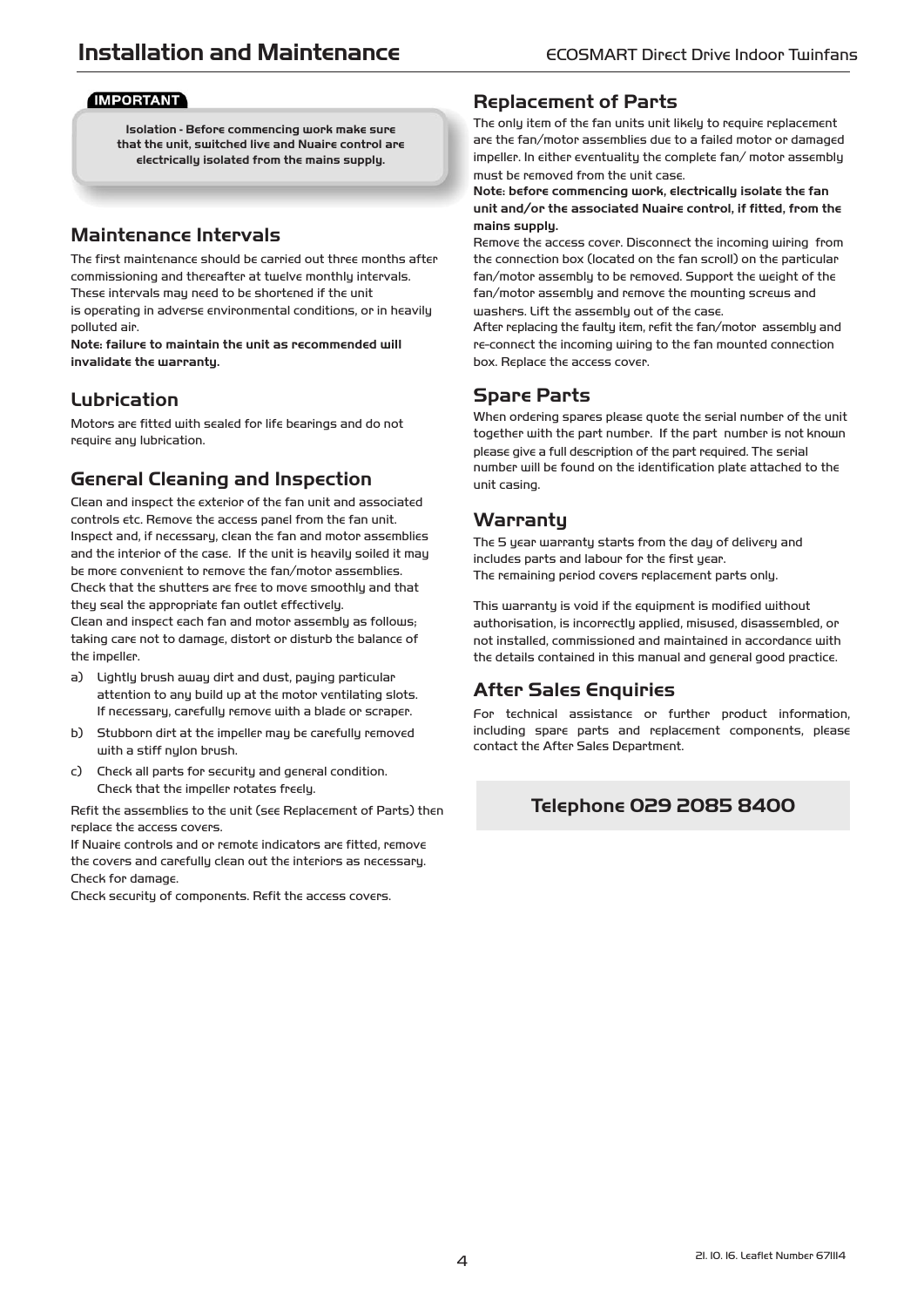### **DECLARATION OF INCORPORATION AND INFORMATION FOR SAFE INSTALLATION, OPERATION AND MAINTENANCE**

**We declare that the machinery named below is intended to be assembled with other components to constitute a system of machinery. The machinery shall not be put into service until the system has been declared to be in conformity with the provisions of the EC Machinery Directive.**

**Designation of machinery: Ecosmart Direct Drive Twinfans Machinery Types:** EST **Relevant EC Council Directives:** 2006/42/EC (Machinery Directive) **Applied Harmonised Standards:** BS EN ISO 12100-1, BS EN ISO 12100-2, EN294, EN60204-1, BS EN ISO 9001 **Applied National Standards:** BS848 Parts One, Two and Five

**Signature of manufacture representatives:**

Name: Position: Date: 2) A. Jones Manufacturing Director 20. 07. 07

1) C. Biggs / 1 Technical Director 20.07.07

### **INFORMATION FOR SAFE INSTALLATION, OPERATION AND MAINTENANCE OF NUAIRE VENTILATION EQUIPMENT**

**To comply with EC Council Directives 2006/42/EC Machinery Directive and 20**1**4/**30**/E**U (**EMC).**

**To be read in conjunction with the relevant Product Documentation (see 2.1) 1.0 GENERAL**

1.1 The equipment referred to in this **Declaration of Incorporation** is supplied by Nuaire to be assembled into a ventilation system which may or may not include additional components.

The entire system must be considered for safety purposes and it is the responsibility of the installer to ensure that all of the equipment is installed in compliance with the manufacturers recommendations and with due regard to current legislation and codes of practice.

#### **2.0 INFORMATION SUPPLIED WITH THE EQUIPMENT**

- 2.1 Each item of equipment is supplied with a set of documentation which provides the information required for the safe installation and maintenance of the equipment. This may be in the form of a Data sheet and/or Installation and Maintenance instruction.
- 2.2 Each unit has a rating plate attached to its outer casing. The rating plate provides essential data relating to the equipment such as serial number, unit code and electrical data. Any further data that may be required will be found in the documentation. If any item is unclear or more information is required, contact Nuaire.
- 2.3 Where warning labels or notices are attached to the unit the instructions given must be adhered to.

#### **3.0 TRANSPORTATION, HANDLING AND STORAGE**

- 3.1 Care must be taken at all times to prevent damage to the equipment. Note that shock to the unit may result in the balance of the impeller being affected.
- 3.2 When handling the equipment, care should be taken with corners and edges and that the weight distribution within the unit is considered. Lifting gear such as slings or ropes must be arranged so as not to bear on the casing.
- 3.3 Equipment stored on site prior to installation should be protected from the weather and steps taken to prevent ingress of contaminants.

#### **4.0 OPERATIONAL LIMITS**

- 4.1 It is important that the specified operational limits for the equipment are adhered to e.g. operational air temperature, air borne contaminants and unit orientation.
- 4.2 Where installation accessories are supplied with the specified equipment eq. wall mounting brackets. They are to be used to support the equipment only. Other system components must have separate provision for support.
- 4.3 Flanges and connection spigots are provided for the purpose of joining to duct work systems. They must not be used to support the ductwork.

#### **5.0 INSTALLATION REQUIREMENTS**

In addition to the particular requirements given for the individual product, the following general requirements should be noted.

- 5.1 Where access to any part of equipment which **moves**, or can become **electrically live** are not prevented by the equipment panels or by fixed installation detail (eg ducting), then guarding to the appropriate standard must be fitted.
- 5.2 The electrical installation of the equipment must comply with the requirements of the relevant local electrical safety regulations.
- 5.3 For EMC all control and sensor cables should not be placed within 50mm or on the same metal cable tray as 230V switched live, lighting or power cables and any cables not intended for use with this product.

#### **6.0 COMMISSIONING REQUIREMENTS**

6.1 General pre-commissioning checks relevant to safe operation consist of the following: Ensure that no foreign bodies are present within the fan or casing. Check electrical safety. e.g. Insulation and earthing. Check guarding of system.

Check operation of Isolators/Controls. Check fastenings for security.

6.2 Other commissioning requirements are given in the relevant product documentation.

#### **7.0 OPERATIONAL REQUIREMENTS**

- 7.1 Equipment access panels must be in place at all times during operation of the unit, and must be secured with the original fastenings.
- 7.2 If failure of the equipment occurs or is suspected then it should be taken out of service until a competent person can effect repair or examination. (Note that certain ranges of equipment are designed to detect and compensate for fan failure).

#### **8.0 MAINTENANCE REQUIREMENTS**

- 8.1 Specific maintenance requirements are given in the relevant product documentation.
- 8.2 It is important that the correct tools are used for the various tasks required.
- 8.3 If the access panels are to be removed for any reason the electrical supply to the unit must be isolated.
- 8.4 A minium period of two minutes should be allowed after electrical disconnection before access panels are removed. This will allow the impeller to come to rest. **NB: Care should still be taken however since airflow generated at some other point in the system can cause the impeller to "windmill" even when power is not present.**
- 8.5 Care should be taken when removing and storing access panels in windy conditions.

Technical or commercial considerations may, from time to time, make it necessary to alter the design, performance and dimensions of equipment and the right is reserved to make such changes without prior notice.